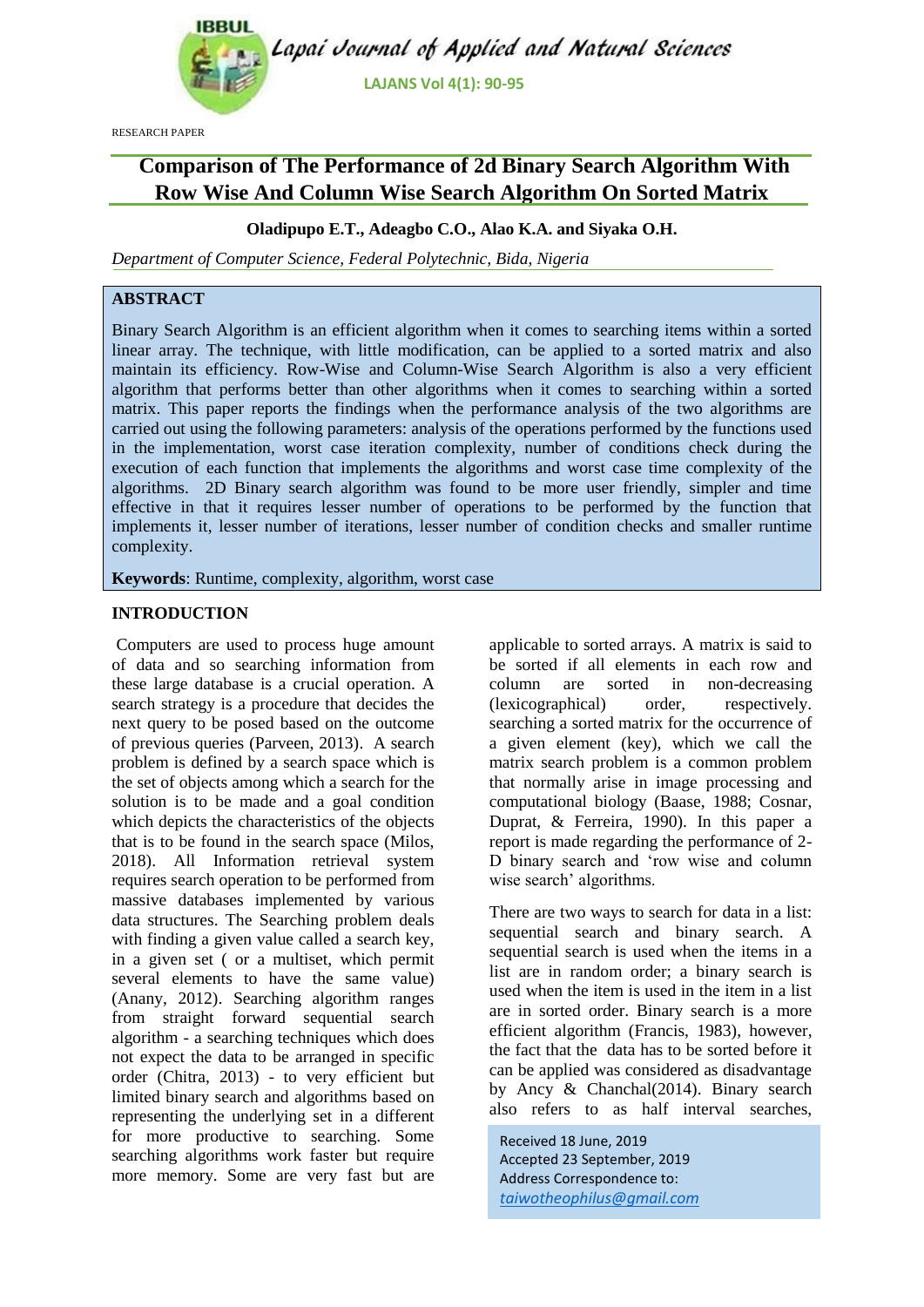repeatedly target the center of the search structure and divide the search space in half.

Rehan (2016) developed Grid searching algorithm as an improvement over the existing limitations of the 2D array sequential search. The performance of the developed algorithm was compared with the sequential search algorithm. It was found out that Grid Searching technique is working well for all input values and outperforms Sequential Searching in such aspect as analysis of functions, worst case iterations, worst case Time complexity of both algorithms and total no of conditional checking. Karthick (2016) proposed Odd Even Based Binary Search algorithm whose worst case time complexity is  $O(log2(N-M)$  where N is the total number of elements in the array and M is total number of even number if the Key (item being searched for) is odd or total number of odd if the Key is even. The results obtained from the performance graphs, test results and function calls show that Odd Even Based Binary search algorithm is better than classical Binary Search Algorithm. Quadratic Search Algorithm, a variant of Binary Search algorithm was found to be 2 times faster than classical Binary Search (Parveen, 2013). Vimal & Kumbharana (2015) developed a solution in which binary search is applied to linked list. Binary Search is applied to two dimensional sorted array in Ashima, Meenu and Swati (2016).

# **METHODOLOGY**

Two searching algorithms Binary Search and Row wise and Column Wise search Algorithms are applied to sorted matrix of various dimensions. The number of iterations performed by each of the algorithms to find a specified item on the matrix are measured and recorded. The implementation of the algorithms is done using Matrix Laboratory (MatLab) Language). The insertion sort algorithm was applied for sorting of the matrices before Matrix Binary Search (2DBS) and Row-wise-column wise search (RCS) algorithms were applied. The code for the implementation two algorithms is given below.

function sortedarray  $=$ insertionsort(inputarr,row,col)

 $i = 1$ : for  $x = 1$ :row for  $y = 1$ :col  $temparr(i) = inputarr(x,y);$  $i = i + 1$ : end end for  $j = 2$ : length (temparr) value  $=$  temparr(i):  $k = i$ ; while  $((k > 1) \& \& \text{temperature})$  $temparr(k) = temparr(k-1);$  $k= k-1$ : end  $temparr(k) = value;$ end  $i = 1$ : for  $x = 1$ :row for  $y = 1$ :col  $inputarr(x,y)= temparr(i);$  $i = i+1$ : end end  $sortedarray = inputarr;$ 

```
function [f,row,col,it,cmp] =
Matrix_Binary_Search(arr, cols,last, key)
%[rows,cols] = size(arr);
f = 0:
row = 0;
col = 0:
first = 0:
% last = rows * cols - 1;
it = 0;
cmp = 0;while((first \langle = last) & \& (f == 0))
  middle = floor((first + last)/2);row = floor(middle/cols) + 1;col = mod(middle, cols) + 1;it = it + 1:
  cmp = cmp + 1;if(arr(row,col)=kev)f = 1 return
   elseif (arr(row,col)< key)
    first = middle + 1;
   else
    last = middle - 1; end
end
```
return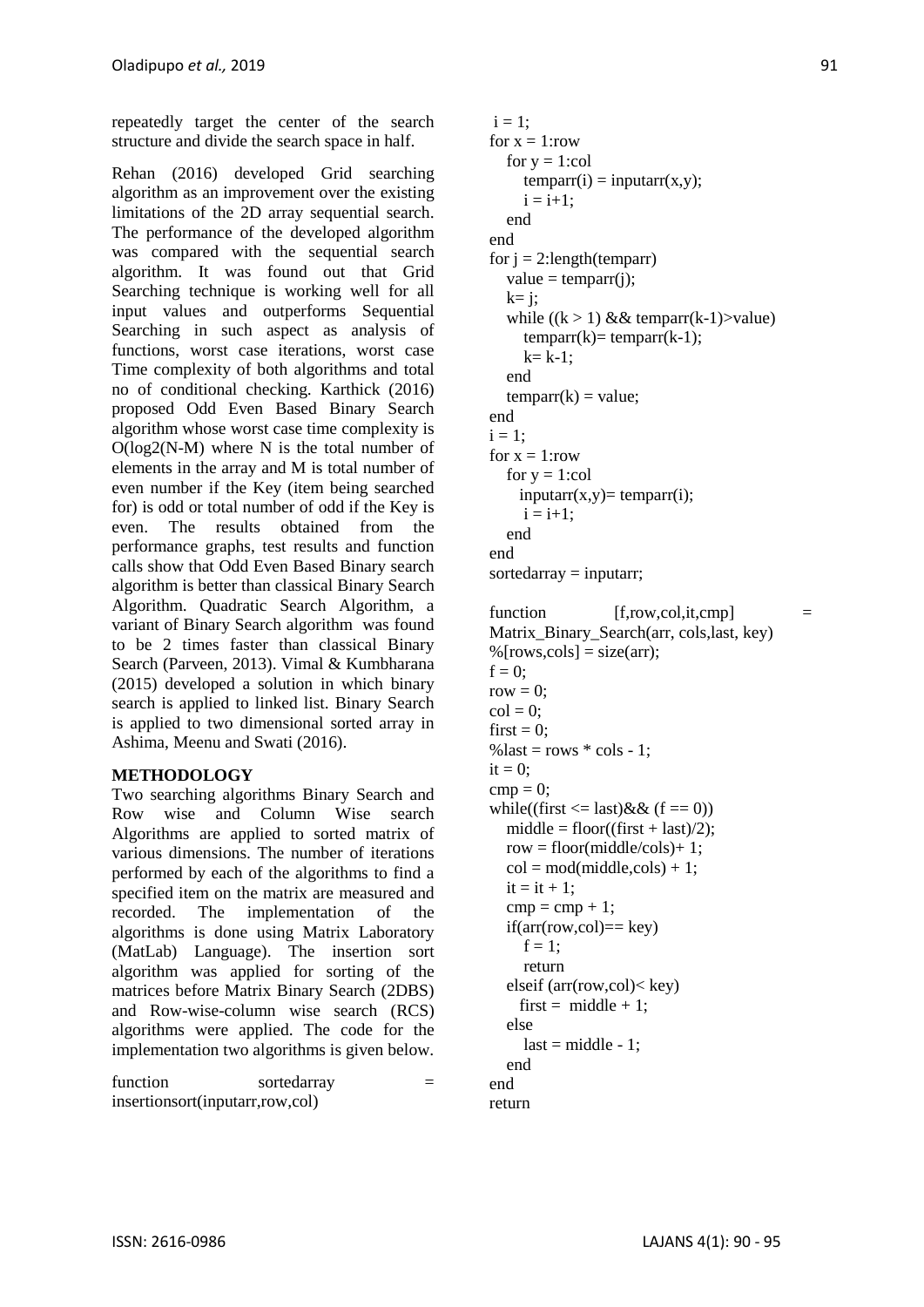function  $[f, r,c$ , iterations, comparison $] =$ Row\_wise\_Column\_wise\_Search(mat,row,col, key)

```
r = 1;
     c = col:
     f = 0:
     iterations = 0;
     comparison = 0;
     it = 0:
     cmp = 0;while(r \leq r row && r > = 1 && c>1 && c
\leq col)
        it = it + 1:
        cmp = cmp + 1;if mat(r,c) < key
          r = r + 1;
         else
          if mat(r,c) > key
             c = c - 1:
           else
             if mat(r,c) = \text{key}f = 1:
                iterations = it:
                comparison = \text{cmp}; return;
              end
           end
         end
      end
      iterations = it;
     comparison = cmp:
      return
```
# **RESULTS**

### **Performance Analysis Of 2d Binary Search And Row Wise And Column Wise Algorithms**

Three metrics are used in analyzing the performance of the two algorithms. The metrics are asymptotic analysis of the function used in the implementation of the algorithm, the worst case iteration complexity and the number of time conditions are checked during when each function is executed.

# *The Analysis of the Number of Operations Performed by the two Functions.*

The analysis are carried out as follows:

1. Analysis of function of binary search: For a matrix of dimension N x M, the number of elements in such a matrix is N\*M.

When  $N^*M = 32$  BinarySearch is called to reduce size to  $N^*M = 16$ 

When  $N * M = 16$  BinarySearch is called to reduce size to  $N^*M = 8$ 

When  $N * M = 8$  BinarySearch is called to reduce size to  $N^*M = 4$ 

When  $N^*M = 4$  BinarySearch is called to reduce size to  $N^*M = 2$ 

When  $N^*M = 2$  BinarySearch is called to reduce size to  $N^*M = 1$ 

In general, assuming that the product  $N^*M$  is a power of 2, then we have

$$
2k = N * M
$$
  
Taking the logarithm of both sides we have  

$$
K \log_2 2 = \log_2 N * M
$$

$$
\therefore K = \log_2 N * M
$$

A close look at the code of binary search function shows that for each run of WHILE loop, there are 4 assignment operations and 1 comparison operation. Therefore, the total number of operations is 5. The total number of operations for a matrix of dimension N x M is therefore 5K.

Since  $K = \log_2 N * M$  then the total number of operation is equal to  $5\log_2(N*M)$ The function f(N,M) for 2D binary search can be written as

 $f(N, M) = 5\log_2(N \times M)$ Assuming that  $N = M$  then  $f(N) = 5\log_2 N^2$ 

 $f(N) = 10\log_2 N$ 

2. Analysis of Row wise and column wise search:

For a matrix with dimension N X M, there are  $(N + M-1)$  comparison operations and  $(N + M-1)$ 1) assignment operations. Therefore, the total number of operations for the Row wise and Column wise function is  $2(N + M-1)$ . The function g (N, M) for row wise and column wise search can be written as:  $q(N, M) = 2(N + M - 1)$ For  $N = M$ ,

$$
g(N)=2(2N-1)
$$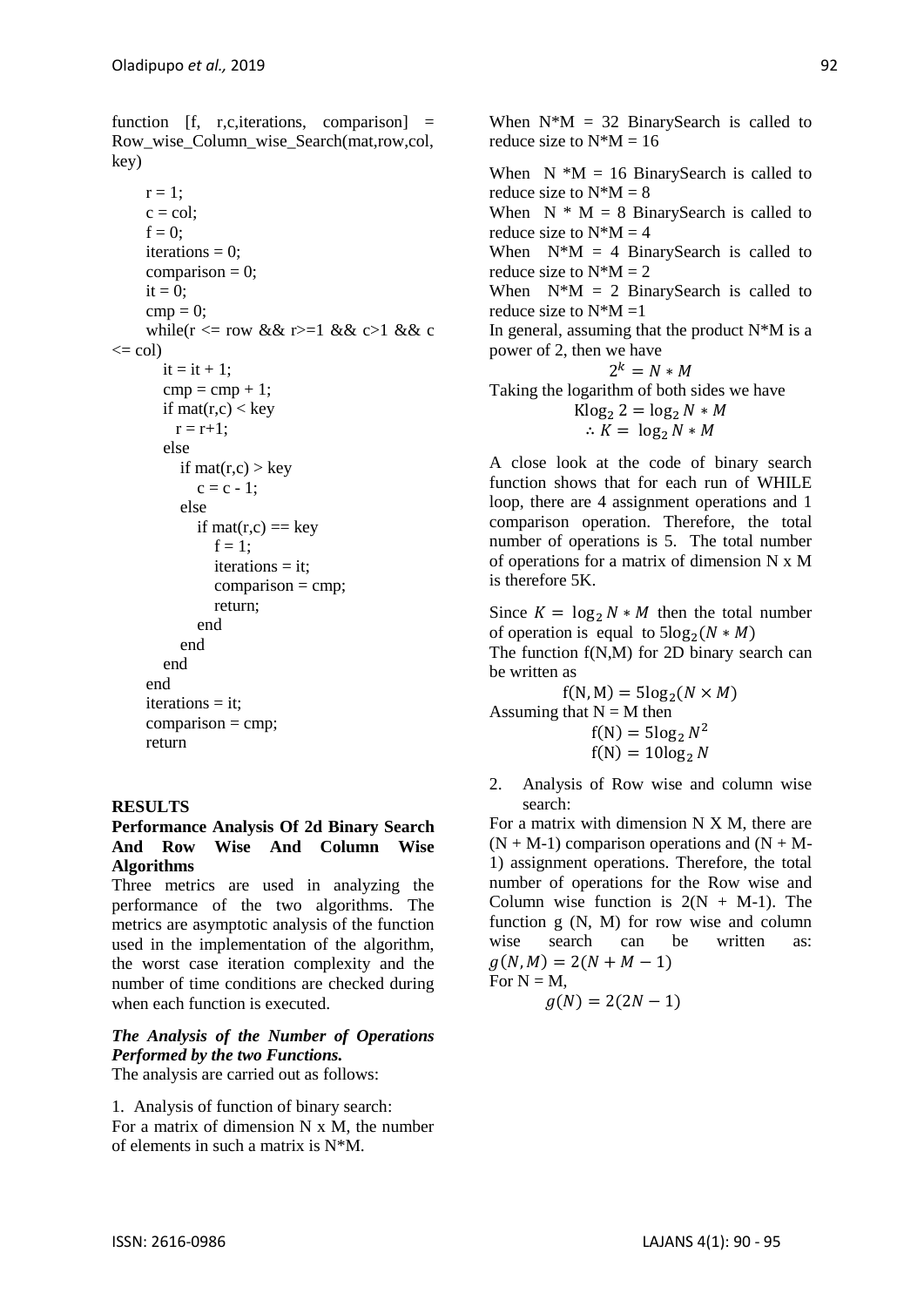Table 1: Analysis of Functions

| $\cal N$         | M   | Number of | 2D Binary | Row wise and       |
|------------------|-----|-----------|-----------|--------------------|
|                  |     | elements  | Search    | Column wise Search |
| $\boldsymbol{l}$ | 1   | 1         | 0         | 2                  |
| $\overline{4}$   | 4   | 16        | 20        | 14                 |
| 5                | 5   | 25        | 20        | 18                 |
| 10               | 10  | 100       | 30        | 38                 |
| 15               | 15  | 225       | 35        | 58                 |
| 20               | 20  | 400       | 40        | 78                 |
| 30               | 30  | 900       | 45        | 118                |
| 40               | 40  | 1600      | 50        | 158                |
| 50               | 50  | 2500      | 55        | 198                |
| 60               | 60  | 3600      | 55        | 238                |
| 70               | 70  | 4900      | 60        | 278                |
| 80               | 80  | 6400      | 60        | 318                |
| 90               | 90  | 8100      | 60        | 358                |
| 100              | 100 | 10000     | 65        | 398                |



Figure 1: Analysis of Number of operation performed searching functions

### *Analysis of Worst Case Iteration Complexity and Condition Checking*

The Worst-case iteration complexity measures the resources (e.g. running time, memory) that an algorithm requires in the worst-case. It gives an upper bound on the resources required by the algorithm. Thus the worst-case of an algorithm is the total number of iteration(s) required for searching an element which is not present in the 2D array/matrix, Worst Case iteration complexity shows the total no. of iteration required for fulfilling a NOT FOUND condition. Condition checking is the number of conditions required to find a particular element in the matrix irrespective of the presence of the element in the matrix. The program was executed by testing with various

array of different dimensions. During the testing it was found out that the number of iterations and the total number of conditions that are checked for all the worst cases have equal values in all cases. Table2 shows the recorded number of iterations /condition checking when a particular element could not be found in the array (worst case).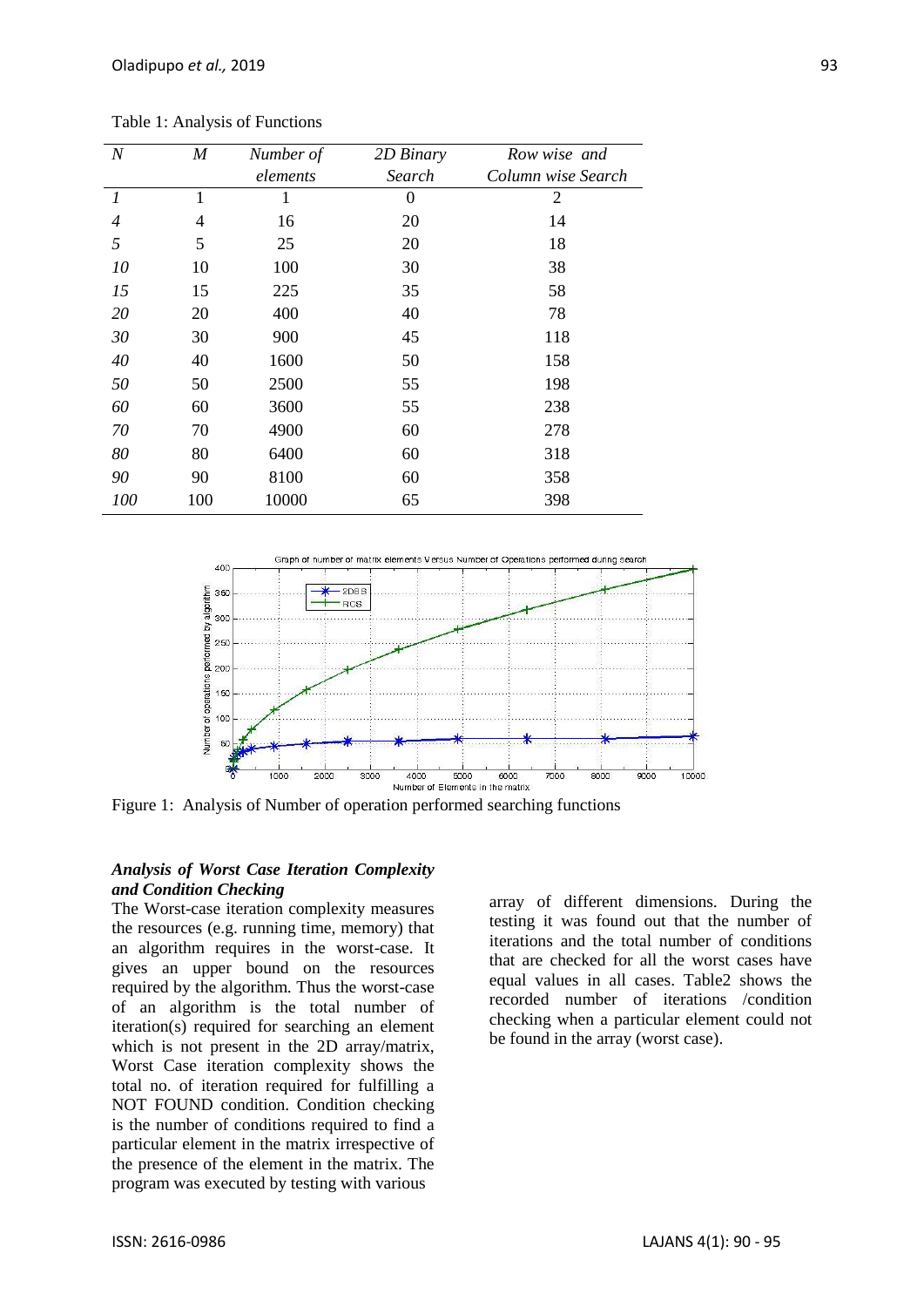| Table2:            | Worst | Case                   | iteration/Condition |  |
|--------------------|-------|------------------------|---------------------|--|
| Checking           |       |                        |                     |  |
|                    |       | Worst Case iterations/ |                     |  |
|                    |       | condition checking     |                     |  |
| Dimension          |       | 2DBS                   | <b>RCS</b>          |  |
| 5 X 5              |       | 5                      | 5                   |  |
| 10 X <sub>10</sub> |       | 7                      | 10                  |  |
| 20 X 20            |       | 8                      | 38                  |  |
| 30 X 30            |       | 10                     | 58                  |  |
| 40 X 40            |       | 10                     | 98                  |  |
| 50 X 50            |       | 11                     | 98                  |  |
| 60 X 60            |       | 12                     | 116                 |  |
| 70 X 70            |       | 13                     | 138                 |  |
| 80 X 80            |       | 13                     | 157                 |  |
| 90 X 90            |       | 13                     | 177                 |  |
| 100 X 100          |       | 13                     | 196                 |  |

| Table 3: Worst Case Time Complexity |                 |            |  |  |  |  |
|-------------------------------------|-----------------|------------|--|--|--|--|
|                                     | Worst Case time |            |  |  |  |  |
|                                     | complexity (s)  |            |  |  |  |  |
| Dimension                           | 2DBS            | <b>RCS</b> |  |  |  |  |
| 5 X 5                               | 0.00011         | 0.00013    |  |  |  |  |
| 10 X10                              | 0.00013         | 0.00016    |  |  |  |  |
| 20 X 20                             | 0.000149        | 0.000152   |  |  |  |  |
| 30 X 30                             | 0.000146        | 0.000168   |  |  |  |  |
| 40 X 40                             | 0.000160        | 0.000175   |  |  |  |  |
| 50 X 50                             | 0.000173        | 0.000174   |  |  |  |  |
| 60 X 60                             | 0.000160        | 0.000163   |  |  |  |  |
| 70 X 70                             | 0.000161        | 0.000161   |  |  |  |  |
| 80 X 80                             | 0.000180        | 0.000195   |  |  |  |  |
| 90 X 90                             | 0.000181        | 0.000192   |  |  |  |  |
| 100 X 100                           | 0.000255        | 0.000257   |  |  |  |  |



Figure 2: Graph of Worst Cast Iteration sand condition checking of BS2D and RCS



Figure 3: Graph of Worst Case Time Complexity of 2DBS and RCS